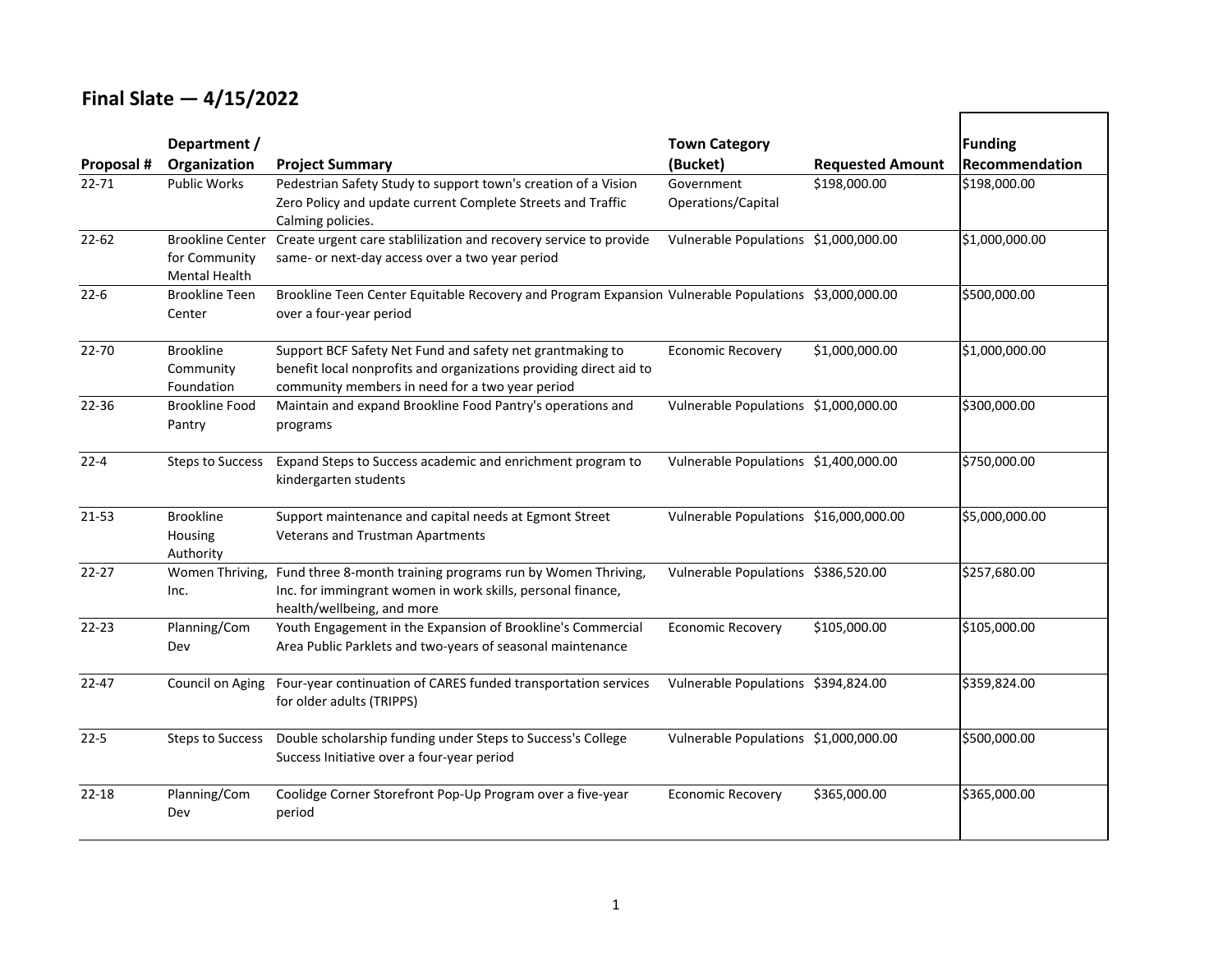## **Final Slate — 4/15/2022 (Con't)**

|            | Department /                                   |                                                                                                                                                                | <b>Town Category</b>                |                         | <b>Funding</b> |
|------------|------------------------------------------------|----------------------------------------------------------------------------------------------------------------------------------------------------------------|-------------------------------------|-------------------------|----------------|
| Proposal # | Organization                                   | <b>Project Summary</b>                                                                                                                                         | (Bucket)                            | <b>Requested Amount</b> | Recommendation |
| $22 - 51$  | Brookline Asian<br>American Family<br>Network  | Mental health services for AAPI students                                                                                                                       | Vulnerable Populations \$87,900.00  |                         | \$87,900.00    |
| $22 - 20$  | Planning/Com<br>Dev                            | Centre Street Lot Study to Create a New Public Space in Coolidge<br>Corner                                                                                     | <b>Economic Recovery</b>            | \$650,000.00            | \$350,000.00   |
| $22 - 26$  | Planning/Com<br>Dev                            | Small business relief grant program                                                                                                                            | <b>Economic Recovery</b>            | \$500,000.00            | \$500,000.00   |
| $21 - 29$  | $\mathsf{I}\mathsf{T}$                         | Build backup fiber connections and extend the network to<br>improve town and school services                                                                   | Technology and<br>Infrastructure    | \$161,000.00            | \$161,000.00   |
| $21 - 28$  | $\mathsf{I}\mathsf{T}$                         | Cybersecurity software, implementation, consulting, and ongoing<br>system administration over a three-year period                                              | Government<br>Operations/Capital    | \$634,600.00            | \$634,600.00   |
| $22 - 24$  | Planning/Com<br>Dev                            | Create temporary \$75k/year grant over a three-year period to<br>support addition of public art and placemaking activations in<br>commercial areas             | <b>Economic Recovery</b>            | \$225,000.00            | \$225,000.00   |
| 22-69      | <b>Brookline</b><br>Commission for<br>the Arts | <b>Brookline Commerical Areas Concert Program</b>                                                                                                              | <b>Economic Recovery</b>            | \$39,750.00             | \$39,750.00    |
| $22 - 53$  | Health                                         | Community Health Assessment and Health Improvement Plan                                                                                                        | Government<br>Operations/Capital    | \$200,000.00            | \$200,000.00   |
| $22 - 7$   | <b>Brookline</b><br>Interactive Group          | Brookline Interactive Group Recovery and Expansion                                                                                                             | <b>Economic Recovery</b>            | \$6,163,792.00          | \$900,000.00   |
| $22 - 43$  | Finance                                        | Disparity Study on town provisions to underserved communities                                                                                                  | Vulnerable Populations \$360,000.00 |                         | \$360,000.00   |
| $22 - 46$  |                                                | Council on Aging Four-year continuation of CARES funded food insecurity programs Vulnerable Populations \$195,808.00                                           |                                     |                         | \$100,000.00   |
| 22-59      | School                                         | Updated: \$3M to address FY23 operating budget deficit from lack Government<br>of additional ESSER funding and \$500k for building maintenance<br>expenditures | Operations/Capital                  | \$4,131,521.00          | \$3,500,000.00 |

┍

┑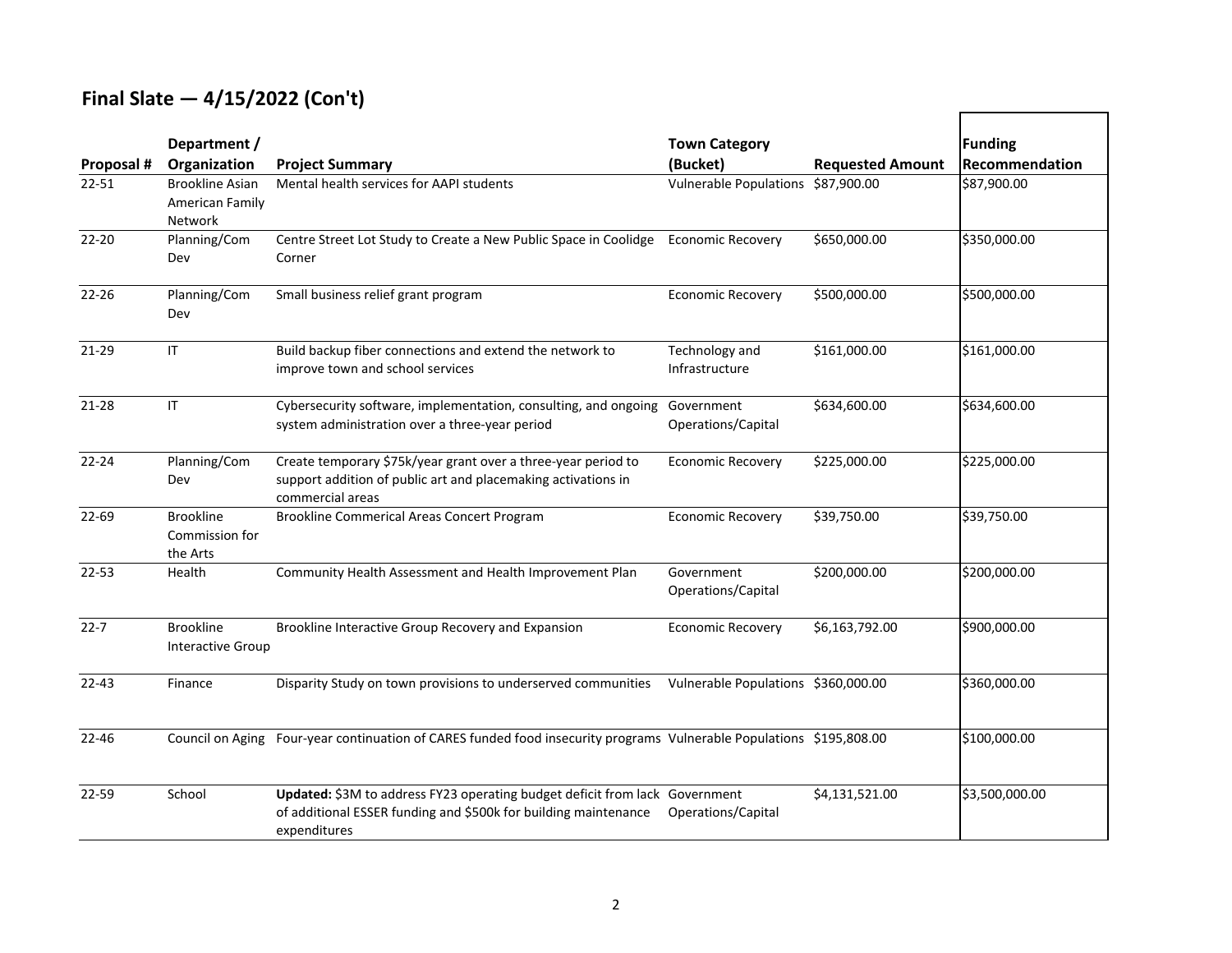### **Final Slate — 4/15/2022 (Con't)**

| Proposal # | Department /<br>Organization                 | <b>Project Summary</b>                                                                                                                                                                | <b>Town Category</b><br>(Bucket)      | <b>Requested Amount</b>                                             | <b>Funding</b><br>Recommendation                                               |
|------------|----------------------------------------------|---------------------------------------------------------------------------------------------------------------------------------------------------------------------------------------|---------------------------------------|---------------------------------------------------------------------|--------------------------------------------------------------------------------|
| 22-68      | Public<br>Submission                         | Provide utility debt relief to Brookline residents                                                                                                                                    | Vulnerable Populations \$614,246.82   |                                                                     | \$614,246.82                                                                   |
| $21 - 36$  | <b>Public Works</b>                          | Davis Footpath Bridge Design and Construction                                                                                                                                         | Government<br>Operations/Capital      | \$13,400,000.00                                                     | \$1,400,000.00                                                                 |
| 22-54      | Health                                       | Farmers' Market Voucher Program                                                                                                                                                       | Vulnerable Populations \$240,000.00   |                                                                     | \$100,000.00                                                                   |
| 22-35      | <b>Brookline</b><br>Improvement<br>Coalition | Maintain and expand BIC operations and programs                                                                                                                                       | Vulnerable Populations \$6,839,873.00 |                                                                     | \$750,000.00                                                                   |
| $22 - 52$  | Health                                       | Cover payroll, technology improvements, communication,<br>training, PPE, and other supplies over a four-year period                                                                   | Government<br>Operations/Capital      | \$3,061,800.00                                                      | \$424,000.00                                                                   |
| $22 - 15$  | <b>Brookline</b><br>Chamber of<br>Commerce   | Fund Restaurants for Brookline to provide meals to food insecure Vulnerable Populations \$264,000.00<br>individuals over a four-year period                                           |                                       |                                                                     | \$264,000.00                                                                   |
| $22 - 45$  | Council on Aging                             | Long-term hybrid options and access to technology for low-<br>income older adults                                                                                                     | Technology and<br>Infrastructure      | \$57,968.00                                                         | \$57,968.00                                                                    |
| $22 - 14$  | <b>Brookline</b><br>Chamber of<br>Commerce   | 12-week Restaurant Resiliency Seminar for 15 restaurants in<br><b>Brookline</b>                                                                                                       | <b>Economic Recovery</b>              | \$164,900.00                                                        | \$82,450.00                                                                    |
| $22 - 40$  | <b>Black N Brown</b><br>Club Inc             | Black N Brown Club Inc. to establish a physical, mental health,<br>health and wellness food program for the black and brown<br>community and low income families impacted by COVID-19 | Vulnerable Populations \$3,600,000.00 |                                                                     | \$50,000.00                                                                    |
| $22 - 72$  | Town<br>Departments                          | Address FY23 Operating Budget Deficits and COVID-19 Response<br>for Town Departments                                                                                                  | Government<br>Operations/Capital      | \$271,621.32                                                        | \$271,621.32                                                                   |
|            |                                              |                                                                                                                                                                                       |                                       | Total: \$67,713,124.14<br><b>Original Funding</b><br><b>Request</b> | \$21,408,040.14<br><b>Committee Funding</b><br>Recommendation<br>(Slate Total) |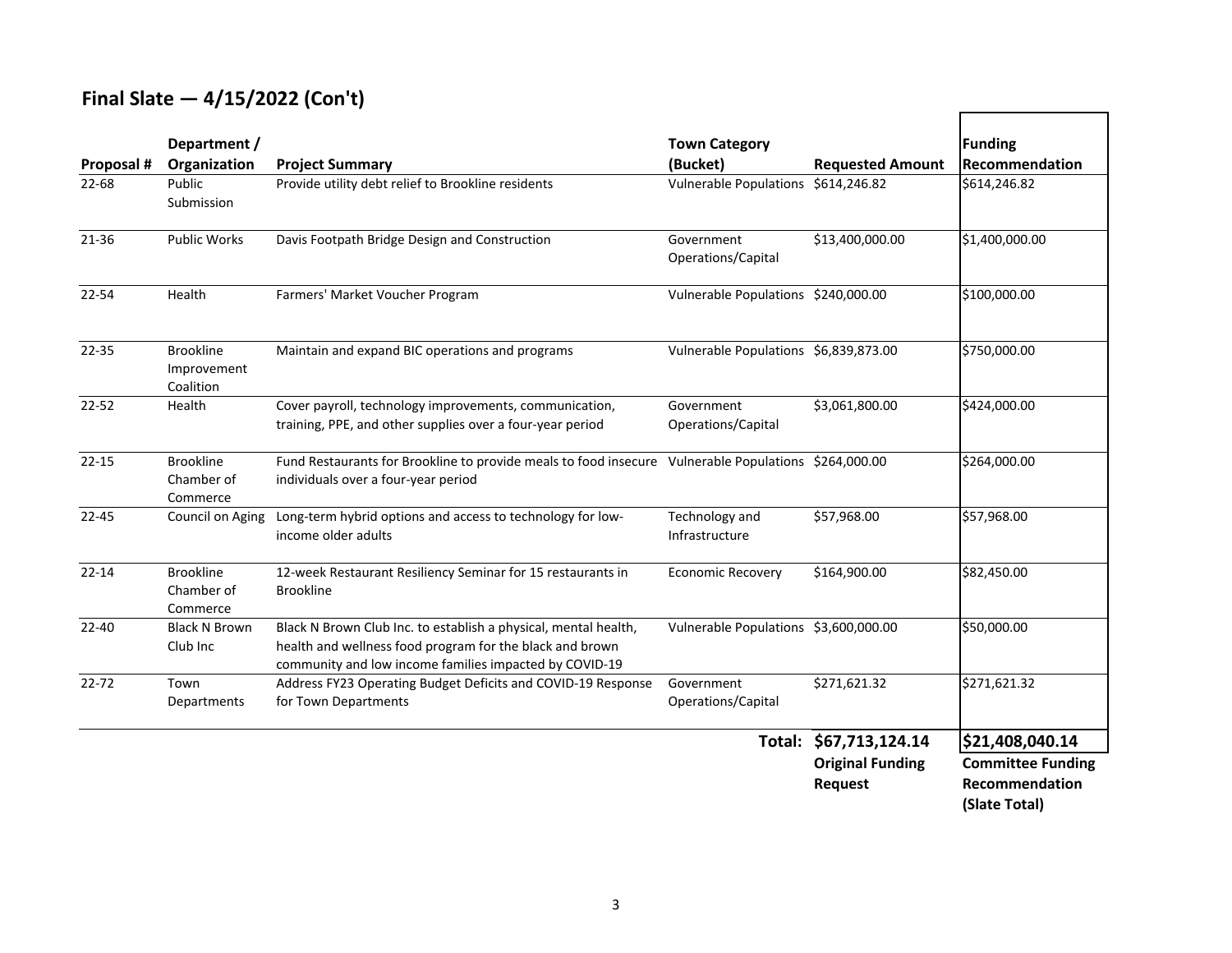#### **Final Slate Breakdown — Town Categories (Buckets)**

| <b>Vulnerable Populations</b>        | \$10,993,650.82   |
|--------------------------------------|-------------------|
| Difference from \$12M Target         | \$1,006,349.18    |
| <b>Government Operations/Capital</b> | \$6,628,221.32    |
| Difference from \$4M Target          | (52, 628, 221.32) |
|                                      |                   |
| <b>Economic Recovery</b>             | \$3,567,200.00    |
| Difference from \$3M Target          | (5567, 200.00)    |
| <b>Technology and Infrastructure</b> | \$218,968.00      |

**\$6,004,221.32 Revenue Replacement Total:** *(US Treasury Expenditure Category)*

#### **Changes from Draft Slate (4/8/2022)** — See *[Draft Slate Document](https://www.brooklinema.gov/DocumentCenter/View/30645/ARPA-Draft-Slate---4-8-22)*

— Total Funding Recommendation reduced by **\$1,751,902**

- Added the following proposals to the slate: #22‐45, #22‐14, and #22‐40 (Total Increase = \$190,418)
- Increased funding recommendations for #21‐53, #22‐27 and #22‐70 (Total Increase = \$1,507,680)
- Increased funding recommendations for #22‐59 by \$1,725,000
- Removed #22‐63, and #22‐64 from the slate (Total Reduction = \$1,725,000) ‐ Offset by increase to #22‐59. See *[Town Administrator's Memo to the ARPA Review Committee](https://www.brooklinema.gov/DocumentCenter/View/30833/Town-Administrators-Memo-to-the-ARPA-Review-Committee---4-15-2022)*
- Removed #21‐25 (Total Reduction = \$3,375,000) ‐ Withdrawn by applicant
- Removed #22‐8 from the slate (Reduction = \$40,000)
- Reduced funding for #22‐47 by \$35,000 ‐ \$35,000 already funded through CDBG
- Consolidated \$271,621.32 of smaller town department proposals to create #22‐72
	- ‐ Proposals Consolidated: #22‐1, #21‐54, #21‐24, #22‐37, #21‐21, #22‐9, #21‐18, #22‐56, #22‐55, #21‐22, and #21‐30
	- ‐ See *[Town Administrator's Memo to the ARPA Review Committee](https://www.brooklinema.gov/DocumentCenter/View/30833/Town-Administrators-Memo-to-the-ARPA-Review-Committee---4-15-2022)*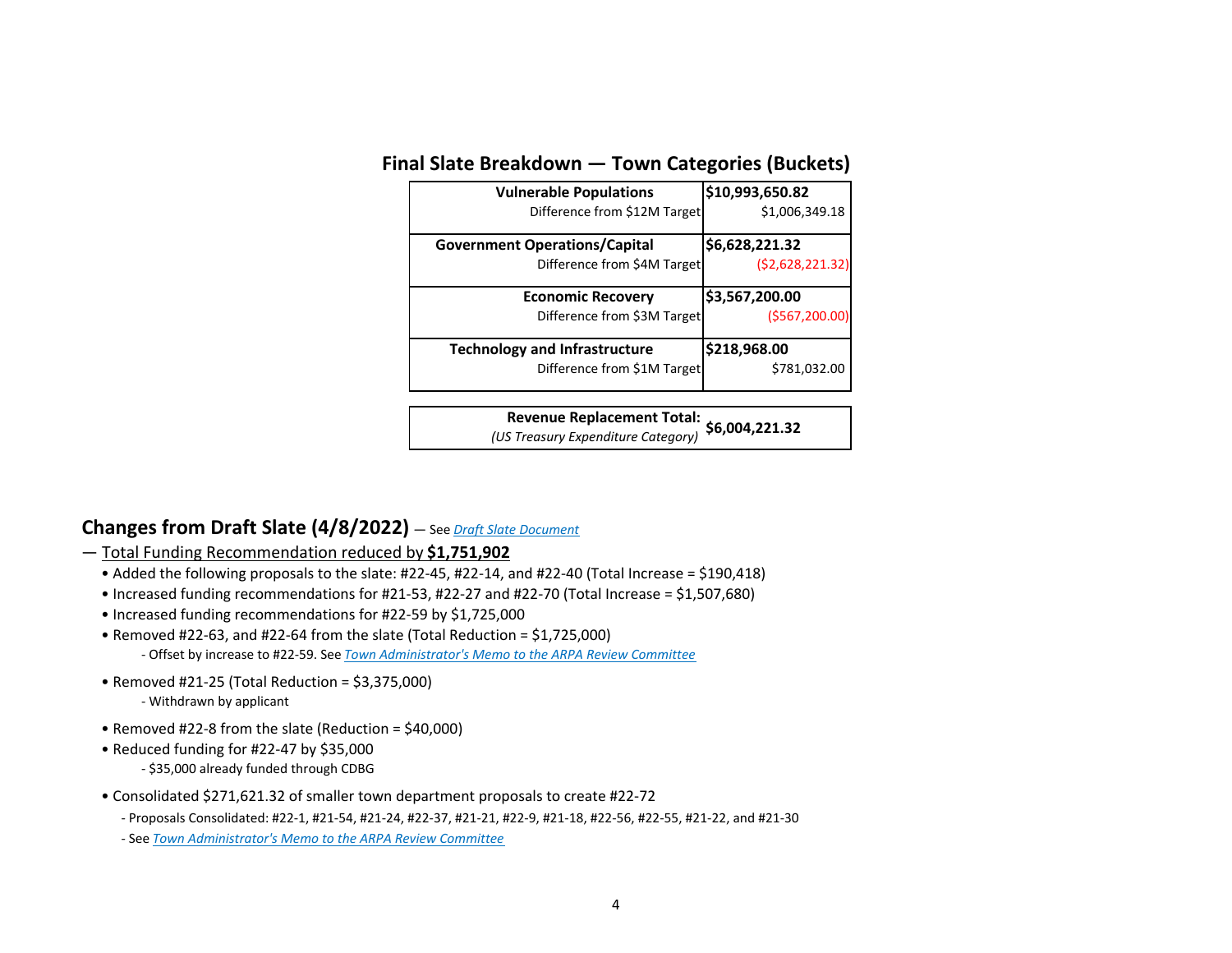### **Proposals Not Included in the Final Slate**

|            | Department /                  |                                                                                                                                           | <b>Town Category</b>             |                         |
|------------|-------------------------------|-------------------------------------------------------------------------------------------------------------------------------------------|----------------------------------|-------------------------|
| Proposal # | Organization                  | <b>Project Summary</b>                                                                                                                    | (Bucket)                         | <b>Requested Amount</b> |
| $21 - 43$  | <b>Public Works</b>           | Pedestrian and Commerical Area Lighting Study                                                                                             | Government<br>Operations/Capital | \$400,000.00            |
| $22 - 8$   | <b>Brookline</b><br>Broadband | Broadband Fesibility Study and Expansion to Public Housing                                                                                | Technology and<br>Infrastructure | \$7,040,000.00          |
| $22 - 63$  | School                        | HVAC Improvements for schools                                                                                                             | Government<br>Operations/Capital | \$1,475,000.00          |
| 22-64      | School                        | Rehabilitation and upgrades for schools                                                                                                   | Government<br>Operations/Capital | \$250,000.00            |
| $21 - 16$  | Recreation                    | Purchase two energy efficient buses shared between recreation,<br>the senior center, and ODIC to provide free transportation<br>services. | <b>Vulnerable Populations</b>    | \$600,000.00            |
| $22-2$     | Council on Aging              | Expand PT social worker to FT and support mental health<br>programs for older adults over a four-year period                              | <b>Vulnerable Populations</b>    | \$276,776.00            |
| 21-34      | <b>Public Works</b>           | Stormwater improvements and develop green infrastructure<br>strategic plan                                                                | Technology and<br>Infrastructure | \$1,700,000.00          |
| 21-38      | <b>Public Works</b>           | St. Paul Street Renovation for All-User Mobility Access                                                                                   | <b>Vulnerable Populations</b>    | \$4,000,000.00          |
| 21-51      | Select Board                  | Provide Fare Free Services for the MBTA Route 66 Bus                                                                                      | <b>Vulnerable Populations</b>    | \$1,200,000.00          |
| $22 - 13$  | Emergency<br>Management       | Hybrid vehicle for EM staff                                                                                                               | Government<br>Operations/Capital | \$27,500.00             |
| $22 - 19$  | Planning/Com<br>Dev           | Coolidge Corner Seasonal Pop-Up Village over a two-year period                                                                            | <b>Economic Recovery</b>         | \$400,000.00            |
| $22 - 25$  | Planning/Com<br>Dev           | Grant Program to incentivize ADA-Accessible Platform Outdoor<br><b>Seating Parklets</b>                                                   | <b>Economic Recovery</b>         | \$150,000.00            |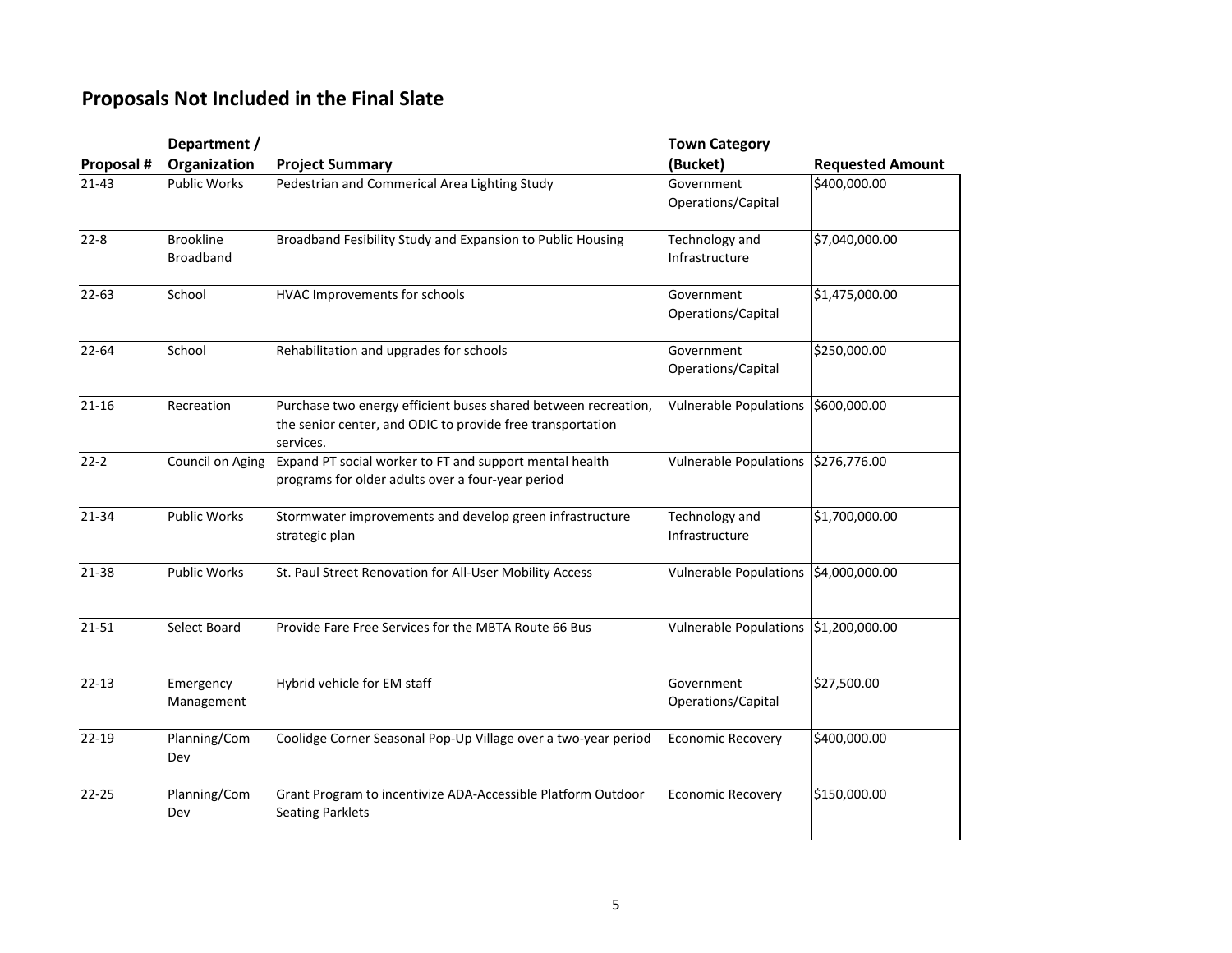## **Proposals Not Included in the Final Slate (Con't)**

|            | Department /        |                                                                                                                                                             | <b>Town Category</b>             |                         |
|------------|---------------------|-------------------------------------------------------------------------------------------------------------------------------------------------------------|----------------------------------|-------------------------|
| Proposal # | Organization        | <b>Project Summary</b>                                                                                                                                      | (Bucket)                         | <b>Requested Amount</b> |
| $22 - 48$  | Planning/Com<br>Dev | Hire project manager and energy coaches to support small<br>businesses in lowering utility costs over a three year period                                   | <b>Economic Recovery</b>         | \$290,505.00            |
| $21 - 15$  | Recreation          | Rehire 2 FT recreation leader positions for a one-year period                                                                                               | Government<br>Operations/Capital | \$100,000.00            |
| $21 - 19$  | Library             | PPE, cleaning supplies, and equiping separate break rooms with<br>appliances to ensure health commissioner compliance                                       | Government<br>Operations/Capital | \$1,643.93              |
| $21 - 40$  | <b>Public Works</b> | Create FT code enforcement inspector over a four-year period and Government<br>purchase EV pick-up                                                          | Operations/Capital               | \$545,000.00            |
| $22 - 44$  | Finance             | Two electric vehicles with charging stations                                                                                                                | Government<br>Operations/Capital | \$90,000.00             |
| $22 - 60$  | <b>Building</b>     | Replenish funds for scanning historical building documents                                                                                                  | Government<br>Operations/Capital | \$100,000.00            |
| $21 - 11$  | Library             | Provide various supplies for the library such as toiletries and<br>cleaning products.                                                                       | Government<br>Operations/Capital | \$45,597.00             |
| $21 - 27$  | Library             | Rehire Supervisor of Library Operations position                                                                                                            | Government<br>Operations/Capital | \$74,396.67             |
| 21-35      | <b>Public Works</b> | <b>Willow Pond Environmental Restoration</b>                                                                                                                | Technology and<br>Infrastructure | \$2,800,000.00          |
| $21 - 41$  | <b>Public Works</b> | Brookline Avenue Renovation for All-User Mobility Access                                                                                                    | <b>Vulnerable Populations</b>    | \$5,500,000.00          |
| $21 - 42$  | Public Works        | Inspection, maintenance, and capital improvments for Amory Park Vulnerable Populations<br>and Halls Pond Sanctuary                                          |                                  | \$2,700,000.00          |
| $21 - 46$  | Public Works        | Hire 3 FT positions to support urban forestry/climate resilency<br>efforts over a four-year period and purchase bucket truck with<br>chipper and log loader | Government<br>Operations/Capital | \$1,730,000.00          |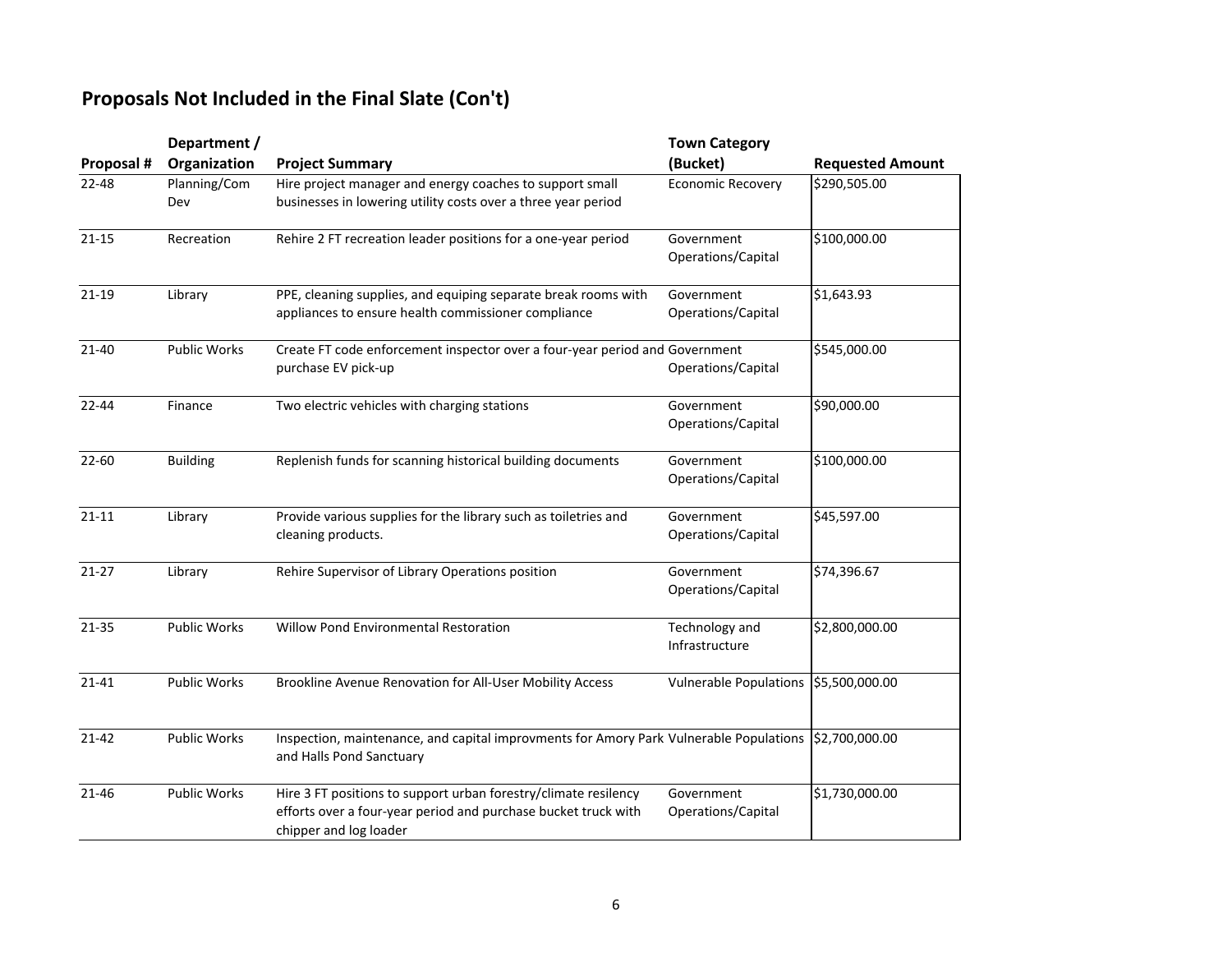## **Proposals Not Included in the Final Slate (Con't)**

|            | Department /                               |                                                                                                                                                                                        | <b>Town Category</b>             |                         |
|------------|--------------------------------------------|----------------------------------------------------------------------------------------------------------------------------------------------------------------------------------------|----------------------------------|-------------------------|
| Proposal # | Organization                               | <b>Project Summary</b>                                                                                                                                                                 | (Bucket)                         | <b>Requested Amount</b> |
| $21 - 47$  | <b>Public Works</b>                        | Restore department's operating budget to pre-pandemic levels                                                                                                                           | Government<br>Operations/Capital | \$1,467,000.00          |
| 21-48      | Public Works                               | Hire 2 FT litter/sanitation positions over a four-year period and<br>purchase a trash compacting vehicle, smart trash/recycling<br>compactors, and rat resistant trash conatiners      | Government<br>Operations/Capital | \$1,480,000.00          |
| 21-49      | Public Works                               | Electrification of fleet vehicles over a four-year period                                                                                                                              | Government<br>Operations/Capital | \$1,600,000.00          |
| 21-50      | Public<br>Submission                       | Premium pay for essential workers                                                                                                                                                      | Government<br>Operations/Capital | \$1,000,000.00          |
| $22 - 10$  | Health                                     | Support Brookline's Clutter and Hoarding Evaluation and<br>Supportive Services (CHESS) program over a four-year period                                                                 | <b>Vulnerable Populations</b>    | \$310,000.00            |
| $22 - 12$  | Fire                                       | Implementation and first-year contract with public safety and<br>policy training platform and mental-health wellness application                                                       | Government<br>Operations/Capital | \$50,000.00             |
| $22 - 16$  | <b>Brookline</b><br>Chamber of<br>Commerce | Expand and market Discover Brookline website (local business<br>directory)                                                                                                             | <b>Economic Recovery</b>         | \$143,440.00            |
| $22 - 17$  | <b>Brookline</b><br>Chamber of<br>Commerce | Fund the chamber's efforts to host community events promoting<br>local businesses over a four-year period (Breakfast of Champions,<br>Food Festival, Oktoberfest, First Light Holiday) | <b>Economic Recovery</b>         | \$175,000.00            |
| $22 - 21$  | Planning/Com<br>Dev                        | Indirect small business assistance via investment in commercial<br>area activation/foot traffic generation over a three-year period                                                    | <b>Economic Recovery</b>         | \$495,000.00            |
| $22 - 22$  | Planning/Com<br>Dev                        | Temporary Part-Time Coordinator for Coolidge Corner BID<br>Steering Committee for one-year                                                                                             | <b>Economic Recovery</b>         | \$25,000.00             |
| 22-38      | <b>Black N Brown</b><br>Club Inc           | Black N Brown Club Inc. to establish a job skills program over a<br>three-year period for the black and brown community, low-<br>income families, and those impacted by COVID-19       | <b>Vulnerable Populations</b>    | \$4,050,000.00          |
| 22-49      | Public<br>Submission                       | Road pavement and sidewalk repair                                                                                                                                                      | Government<br>Operations/Capital | \$1.00                  |